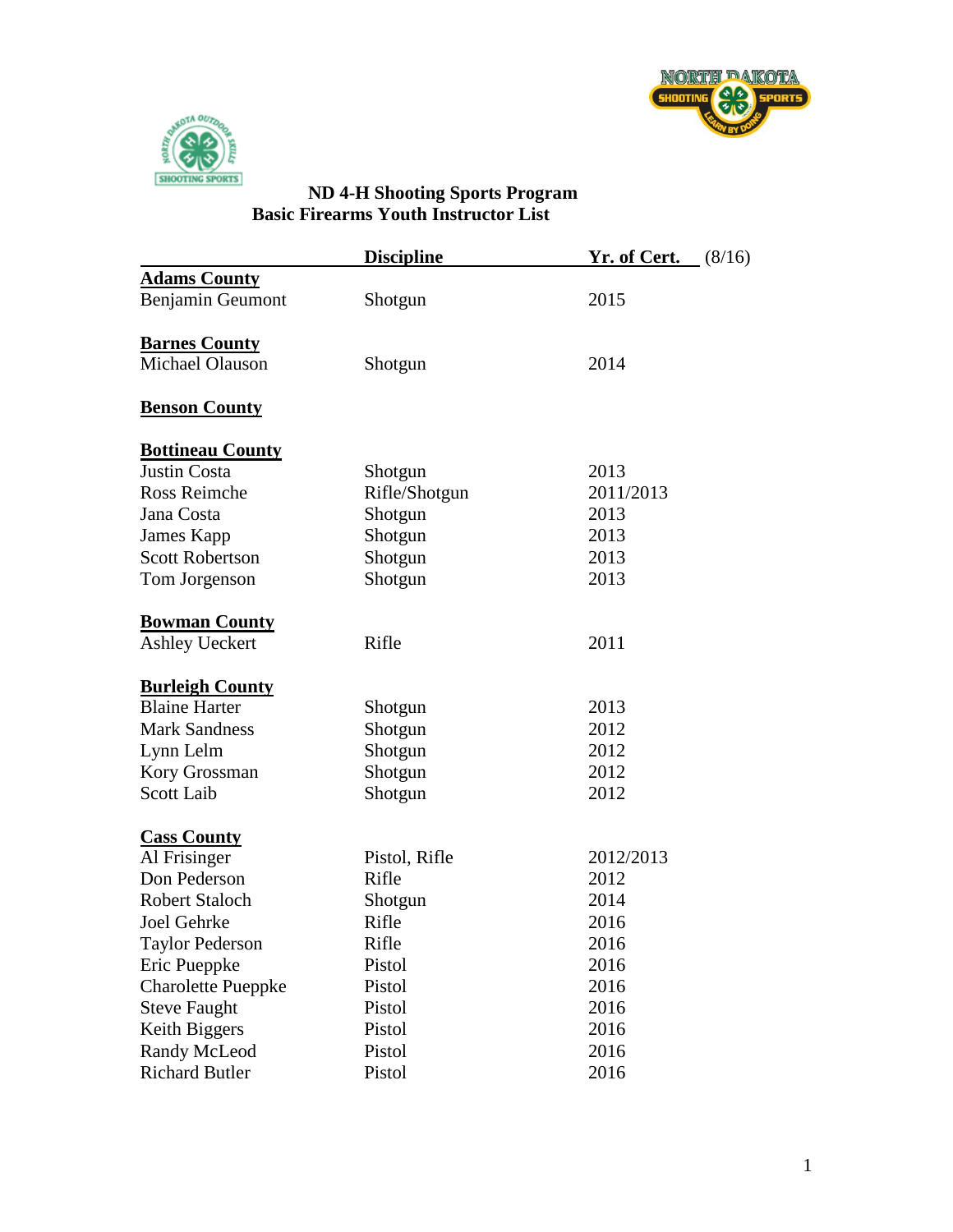| <b>Cavalier County</b>    |                   |              |
|---------------------------|-------------------|--------------|
| <b>County</b>             | <b>Discipline</b> | Yr. of Cert. |
|                           |                   |              |
| <b>Dickey County</b>      |                   |              |
| <b>Mark Claeys</b>        | Shotgun           | 2014         |
| Marc Rehovsky             | Shotgun           | 2012         |
| Mark Kuipers              | Shotgun           | 2010         |
| <b>Brain Freeman</b>      | Shotgun           | 2010         |
| Ray Effling               | Shotgun           | 2010         |
| <b>Colin Claeys</b>       | Shotgun           | 2010         |
| Tom Wang                  | Shotgun           | 2010         |
| Nick Uerling              | Shotgun           | 2010         |
| <b>Matt Claeys</b>        | Shotgun           | 2010         |
| <u>Divide</u>             |                   |              |
| <b>Dunn County</b>        |                   |              |
| Sam Buchmann              | Rifle             | 2011         |
| <b>Becky Buchmann</b>     | Rifle             | 2011         |
| David Twist               | Rifle, Shotgun    | 2011         |
|                           |                   |              |
| <b>Eddy County</b>        |                   |              |
| <b>Emmons County</b>      |                   |              |
| Carrie Heidlrich          | Rifle/Shotgun     | 2014/2013    |
| Robert Heidlrich          | Rifle/Shotgun     | 2014/2013    |
| Deann Larson              | Rifle/Shotgun     | 2014/2013    |
| <b>Jason Larson</b>       | Rifle             | 2014/2013    |
| Larry Leier               | Shotgun           | 2013         |
| Duane Leier               | Shotgun           | 2013         |
| <b>Foster County</b>      |                   |              |
| Ft. Berthold              |                   |              |
| <b>Golden Valley</b>      |                   |              |
| <b>Ashley Ueckert</b>     | Rifle             | 2009         |
| <b>Robert Schmeling</b>   | Shotgun           | 2015         |
| Gary Van Vleet            | Shotgun           | 2015         |
|                           |                   |              |
| <b>Grand Forks County</b> |                   |              |
| <b>Harvey Gullicks</b>    | Shotgun           | 2014         |
| <b>Michael Collings</b>   | Shotgun           | 2014         |
| Michael Mann              | Shotgun           | 2014         |
|                           |                   |              |

## **Grant County**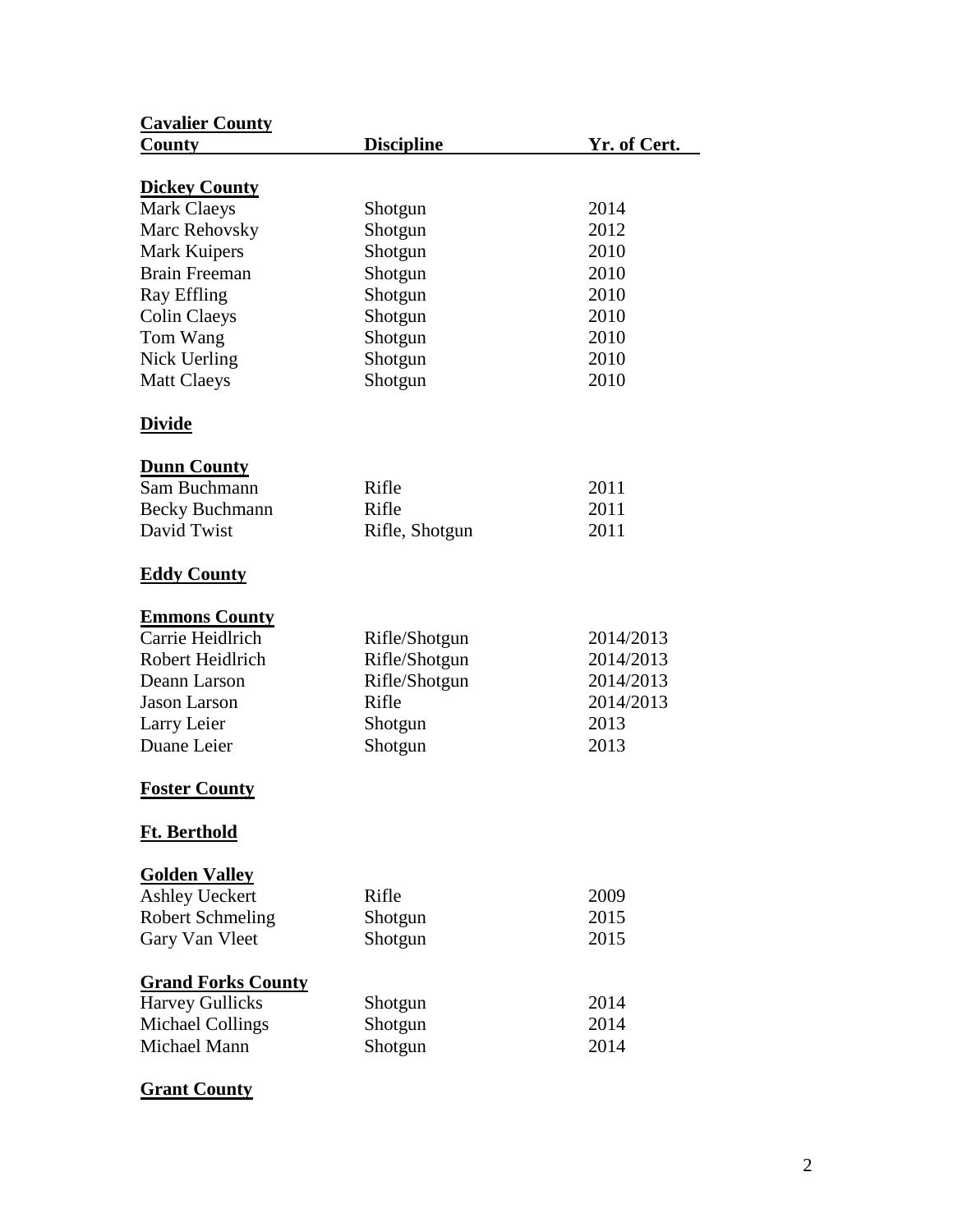|                         | <b>Discipline</b> | <u>Yr. of Cert.</u> |
|-------------------------|-------------------|---------------------|
| <b>Griggs County</b>    |                   |                     |
| <b>Stephanie Ramsey</b> | Rifle/Shotgun     | 2014/2013           |
| <b>Hettinger</b>        |                   |                     |
| <b>Landusky Hertz</b>   | Shotgun           | 2012                |
| Darwyn F. Mayer         | Shotgun           | 2012                |
| Orrin Hardmeyer         | Shotgun           | 2012                |
| Nadra Hardmeyer Auch    | Shotgun           | 2012                |
| <b>Ben Auch</b>         | Shotgun           | 2012                |
| Duaine Marxen           | Shotgun           | 2012                |
| <b>Kidder County</b>    |                   |                     |
| <b>Lamoure County</b>   |                   |                     |
| <b>Justin Domine</b>    | Shotgun           | 2010                |
| <b>Bob Muhs</b>         | Shotgun           | 2014                |
| Carloine Hoffman        | Shotgun           | 2014                |
| <b>Matt Lano</b>        | Shotgun           | 2014                |
| <b>Robert Flath</b>     | Shotgun           | 2014                |
| Jake Jordahl            | Shotgun           | 2014                |
| Clay Shockman           | Shotgun           | 2014                |
| <b>Susan Muske</b>      | Shotgun           | 2014                |
| Lee Slykerum            | Shotgun           | 2014                |
| Daniel Narum            | Shotgun           | 2014                |
| <b>McIntosh County</b>  |                   |                     |
| Jeremy St. Aubin        | Shotgun           | 2013                |
| <b>Logan County</b>     |                   |                     |
| <b>McHenry County</b>   |                   |                     |
| <b>Mercer County</b>    |                   |                     |
| Marcia Jurgens          | Shotgun           | 2011                |
| Mark Kus                | Shotgun           | 2011                |
| Mark Regal              | Shotgun           | 2011                |
| Deanne Riegel           | Shotgun           | 2011                |
| Stacee McLaughlin       | Rifle             | 2011                |
| Curt McLaughlin         | Rifle             | 2011                |
| Chris Alt               | Rifle             | 2011                |
| Carlee Elke             | Shotgun           | 2012                |
| <b>Morton County</b>    |                   |                     |
| <b>Jack Kraft</b>       | Shotgun           | 2011                |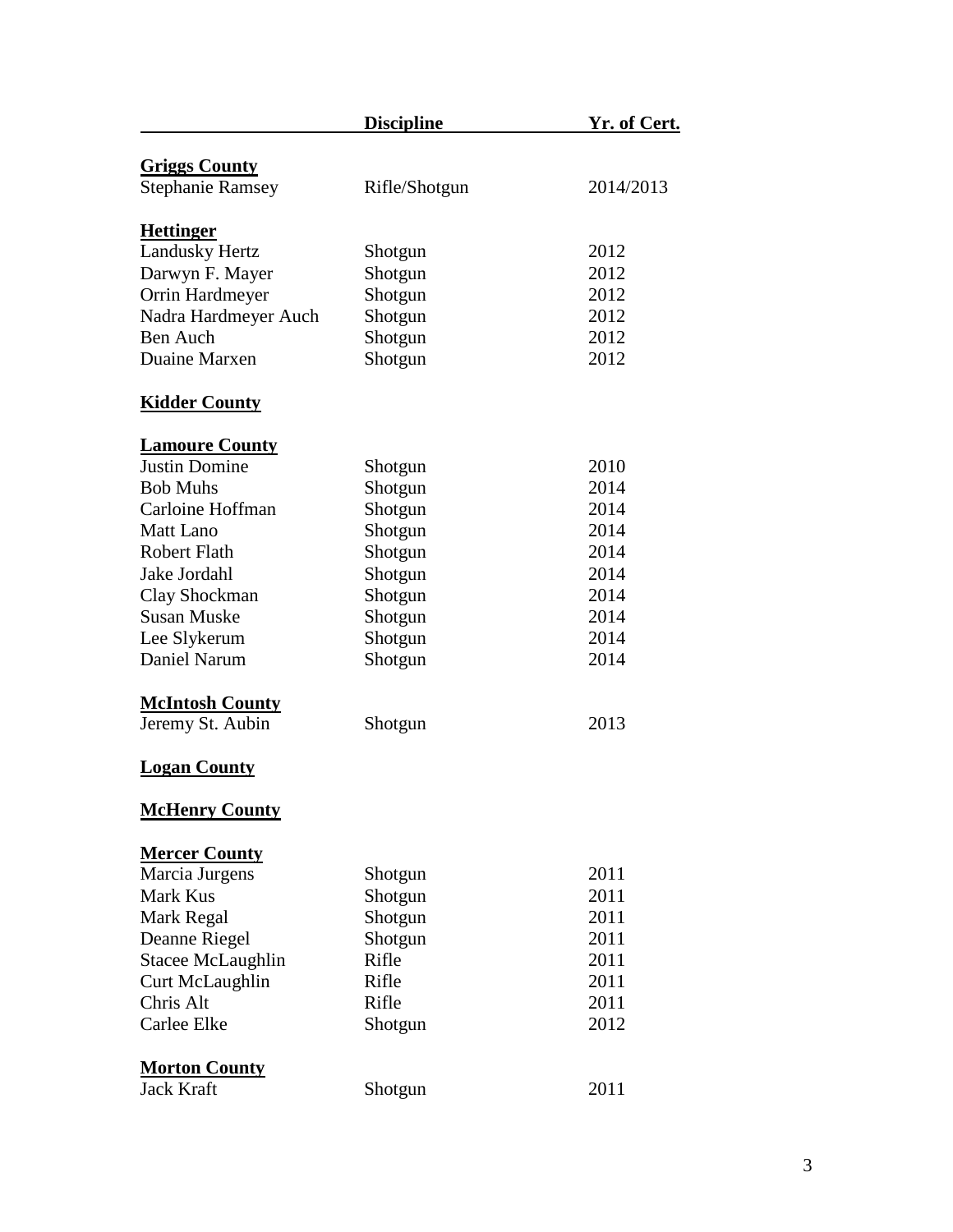|                         | <b>Discipline</b>         | Yr. of Cert. |
|-------------------------|---------------------------|--------------|
| Delton Stein            | Shotgun                   | 2012         |
| <b>Matt Pazdernik</b>   | Shotgun                   | 2012         |
| Jeff Ellingson          | Shotgun                   | 2012         |
| <b>Mark Sandness</b>    | Shotgun                   | 2012         |
| Karla Meikle            | Rifle/Shotgun             | 2014/2012    |
|                         |                           |              |
| <b>Mountrail County</b> |                           |              |
| Jim Hennesey            | Air Rifle, Rifle, Shotgun | 2013         |
| <b>Nelson County</b>    |                           |              |
| <b>Tim Charles</b>      | Rifle                     | 2016         |
| <b>Jay Estvold</b>      | Rifle                     | 2016         |
| Katelyn Hain            | Rifle                     | 2016         |
| Gary Haugland           | Rifle                     | 2016         |
| <b>Herbert Schultz</b>  | Rifle                     | 2016         |
| <b>Oliver County</b>    |                           |              |
| <b>Pierce County</b>    |                           |              |
| Kirby Harmel            | Air Rifle                 | 2013         |
| Yolanda Schmidt         | Shotgun                   | 2013         |
|                         |                           |              |
| <b>Ramsey County</b>    |                           |              |
| Richard Jorgenson       | Rifle, BP                 | 2013/2006    |
| Curt McLaughlin         | Rifle                     | 2011         |
| Stacee McLaughlin       | Rifle                     | 2011         |
| Mark Riegel             | Shotgun                   | 2011         |
| Deanne Riegel           | Shotgun                   | 2011         |
| Darin McDonald          | Shotgun                   | 2012         |
| Roger Gunderson         | Rifle                     | 2012         |
| Norman Howard           | Shotgun & Rifle           | 2012/2012    |
| Doug Darling            | Shotgun                   | 2012         |
| Doug Darling            | Pistol & Air Rifle        | 2012         |
| Mark Stein              | Pistol                    | 2012         |
| Leah Hanson             | Pistol                    | 2012         |
| Connie Jorgenson        | Pistol                    | 2012         |
| <b>Terrance Estvold</b> | Pistol                    | 2012         |
| <b>Matthew Mack</b>     | Rifle                     | 2012         |
| Phil Langerud           | Rifle                     | 2012         |
| <b>Russel Gerhardt</b>  | Rifle                     | 2012         |
| <b>Tad Schmidt</b>      | Shotgun                   | 2012         |
| Jose A Figueroa Diaz    | Pistol & Air Rifle        | 2013         |
| Mark Stein              | Air Rifle                 | 2013         |
| Robert David            | Air Rifle                 | 2013         |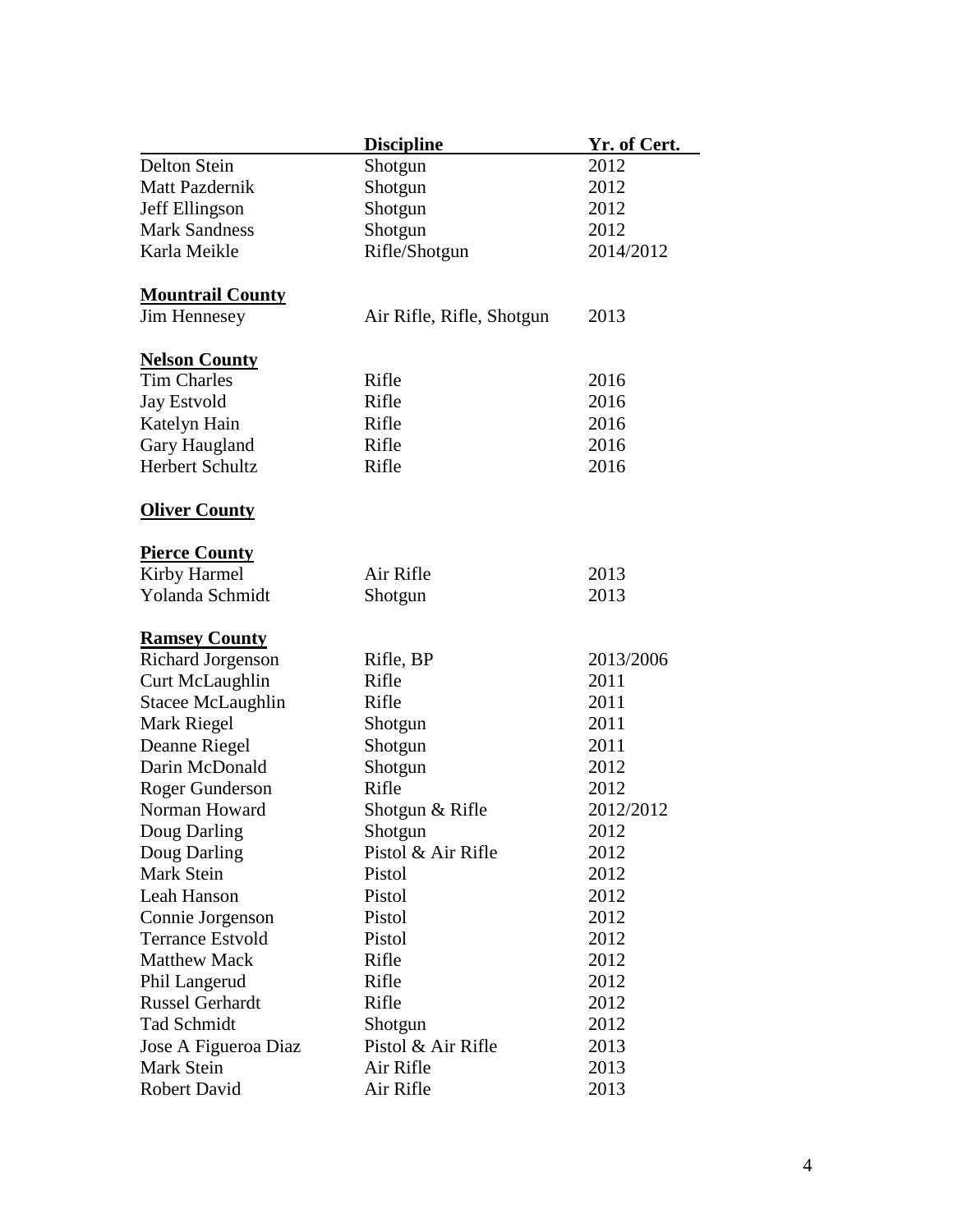|                        | <b>Discipline</b> | <u>Yr. of Cert.</u> |
|------------------------|-------------------|---------------------|
| Gerald Jaeger          | Air Rifle         | 2012                |
| David Sullivan         | Air Rifle         | 2013                |
| <b>Becky Tofte</b>     | Air Rifle         | 2013                |
| Les LeTexier           | Air Rifle         | 2013                |
| <b>Jeff Hintz</b>      | Air Rifle         | 2013                |
| Derek Melcer           | Air Rifle         | 2013                |
| Elizabeth McDonald     | Shotgun           | 2014                |
| <b>Jason Hodus</b>     | Shotgun           | 2014                |
| S. Walters             | Shotgun           | 2014                |
| DJ Darling             | Shotgun           | 2015                |
| <b>James Reustan</b>   | Shotgun           | 2015                |
| <b>Jeff Frith</b>      | Shotgun           | 2015                |
| <b>Mike Graue</b>      | Shotgun           | 2015                |
| <b>Glenn Morstad</b>   | Shotgun           | 2015                |
| Dave Steffen           | Shotgun           | 2015                |
| <b>Mark Stein</b>      | Shotgun           | 2015                |
| Morgan Hanson          | Shotgun           | 2015                |
| Jim Wang               | Shotgun           | 2015                |
|                        |                   |                     |
| <b>Ransom County</b>   |                   |                     |
|                        |                   |                     |
| <b>Richland County</b> |                   |                     |
| <b>Adrian Biewer</b>   | Rifle, BP         | 2012, 2010          |
| Wayne Beyer            | Air Rifle         | 2012                |
| Gaylord Hibyl          | Air Rifle         | 2012                |
|                        |                   |                     |
| <b>Rolette County</b>  |                   |                     |
| Jaclyn DeLos           | Air Rifle/Rifle   | 2016                |
|                        |                   |                     |
| <b>Sargent County</b>  |                   |                     |
|                        |                   |                     |
| <b>Sheridan County</b> |                   |                     |
|                        |                   |                     |
| <b>Slope County</b>    |                   |                     |
| Doug Fitterer          | Shotgun           | 2015                |
| Rosyln George          | Shotgun           | 2015                |
| Kent Maershbecker      | Shotgun           | 2015                |
| <b>Brad Rustan</b>     | Shotgun           | 2015                |
| Dixie Schulz           | Shotgun           | 2015                |
| Dana Stuber            | Shotgun           | 2015                |
| Kyle Frank             | Shotgun           | 2015                |
| Shelby Hewson          | Shotgun           | 2015                |
|                        |                   |                     |
| <b>Stark County</b>    |                   |                     |
| <b>Dustin Dukart</b>   | Shotgun           | 2011                |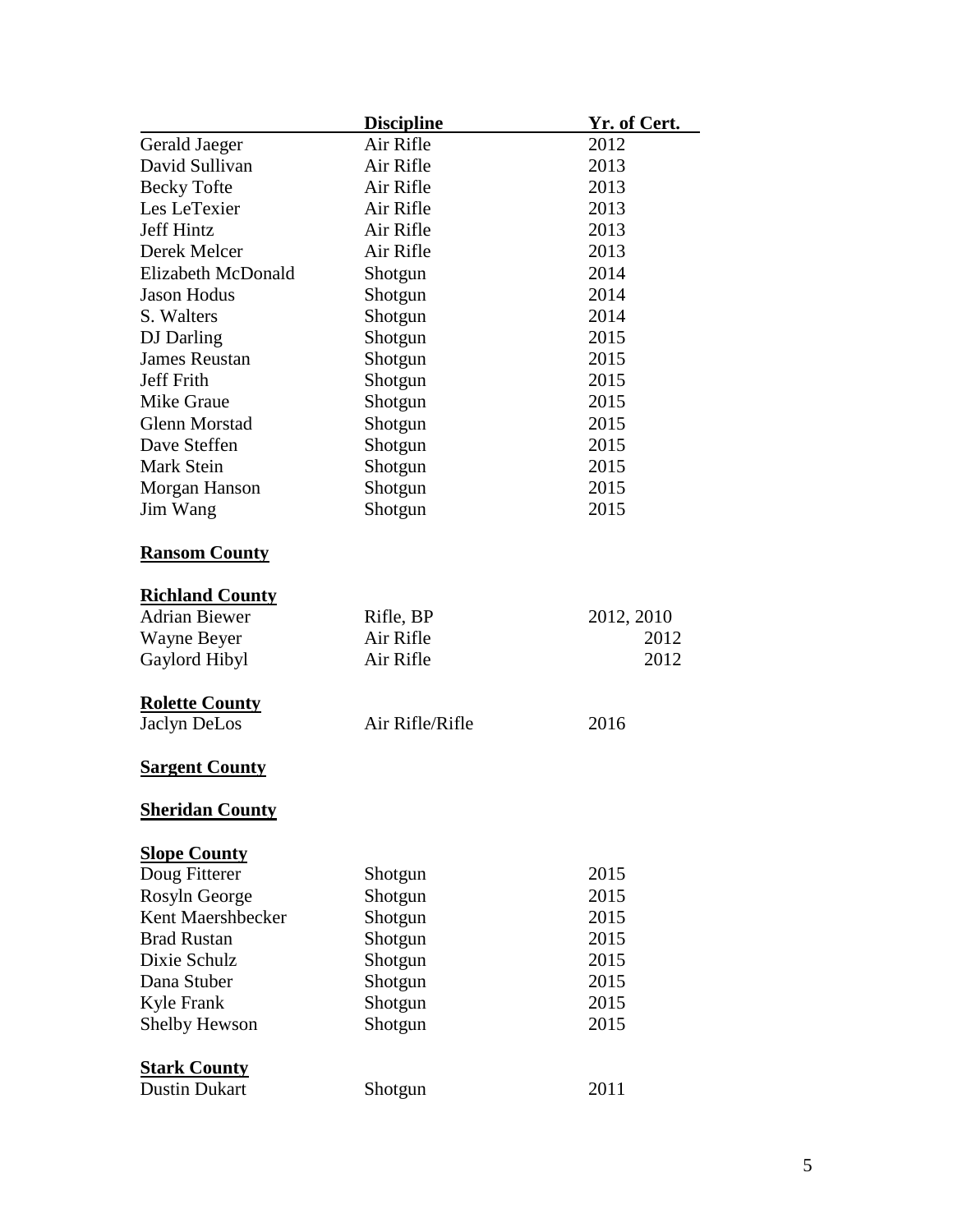|                        | <b>Discipline</b>   | <u>Yr. of Cert</u> |
|------------------------|---------------------|--------------------|
| <b>Eudell Larsen</b>   | <b>Black powder</b> | 2011               |
| Quaid Larsen           | <b>Black powder</b> | 2011               |
| Marilyn Larsen         | Black powder        | 2011               |
|                        |                     |                    |
| <b>Steele County</b>   |                     |                    |
| <b>Stustman County</b> |                     |                    |
| Tony Roorda            | Shotgun             | 2015               |
| Sue Valenta            | Shotgun             | 2009               |
| <b>Towner County</b>   |                     |                    |
| <b>Chuck Peterson</b>  | Shotgun and rifle   |                    |
| Crystal Martodam       | Rifle               | 2010               |
| <b>Charles Paulson</b> | Air Rifle           | 2013               |
| Johnathan LaLonde      | Shotgun             | 2015               |
| <b>Todd Wright</b>     | Shotgun             | 2014               |
| Carle Moore            | Shotgun             | 2014               |
| Paul Johnson           | Rifle               | 2016               |
|                        |                     |                    |
| <b>Trail County</b>    |                     |                    |
| <b>Walsh County</b>    |                     |                    |
| Kari Helgoe            | Pistol/Rifle        | 2012/2016          |
| Amy Chally             | Pistol              | 2012               |
| Annie Mae Kelly        | Rifle               | 2016               |
| <b>Ward County</b>     |                     |                    |
| <b>Rich Blahut</b>     | Rifle               | 2008               |
| Ken Botleler           | Rifle               | 2008               |
| <b>Scott Bredahl</b>   | Rifle               | 2008               |
| Keith Huber            | Rifle               | 2008               |
| <b>Brain Koosis</b>    | Rifle               | 2008               |
| Joe Lautenschlager     | Rifle               | 2008               |
| Doug McHenry           | Rifle               | 2008               |
| Dean Munson            | Rifle               | 2008               |
| <b>Steve Weiskopf</b>  | Rifle               | 2008               |
|                        |                     |                    |
| <b>Wells County</b>    |                     |                    |
| Dale Schmitz           | Shotgun             | 2013               |
| <b>Williams County</b> |                     |                    |
| Meghan Eagan           | Shotgun             | 2012               |
| Danielle Steinhoff     | Shotgun             | 2015               |
| <b>Scott Aune</b>      | Shotgun             | 2015               |
| Nicky Berg             | Shotgun             | 2015               |